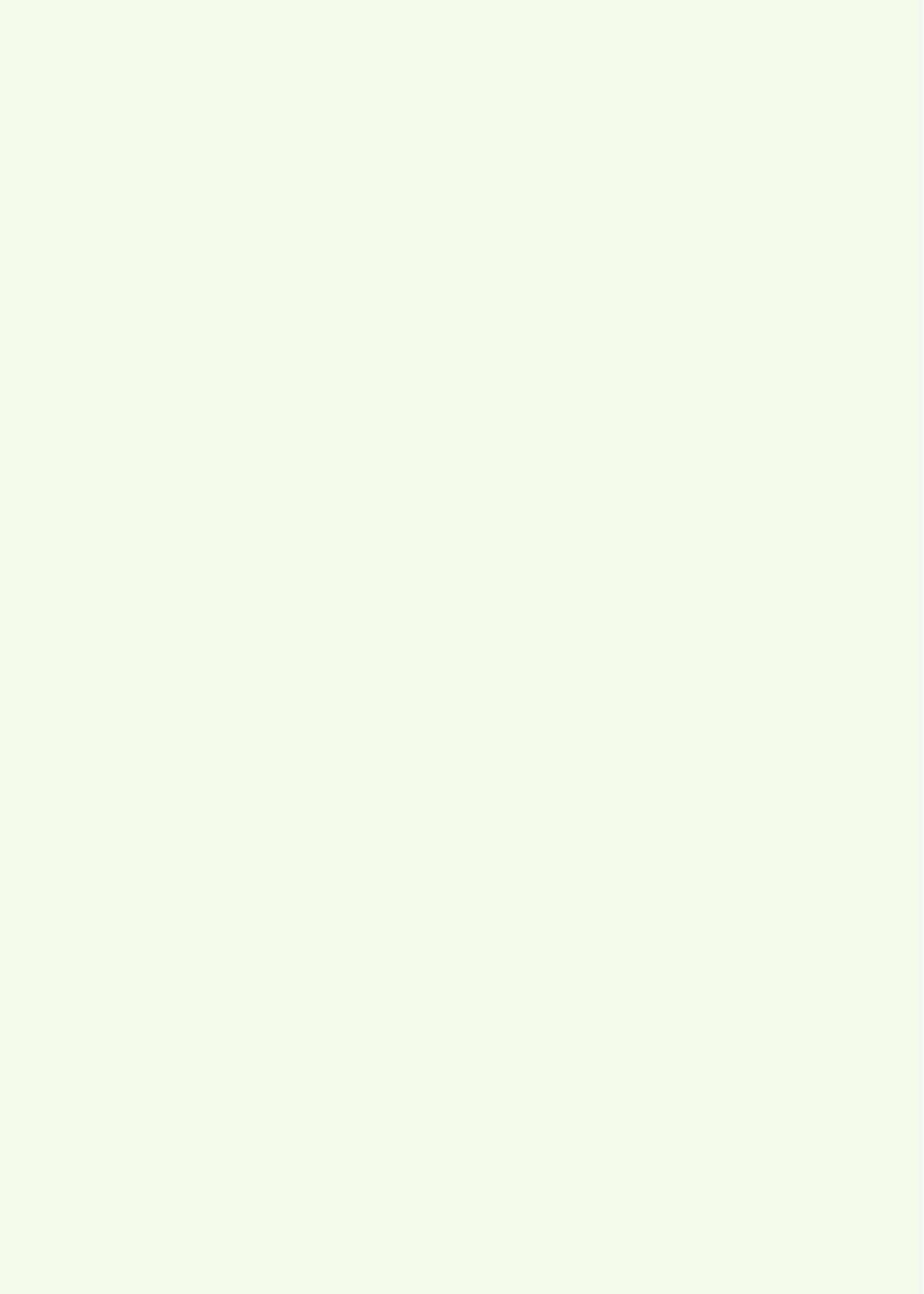**CHAPTER-ViI Summary of Financial Performance of STATE PUBLIC SECTOR Enterprises**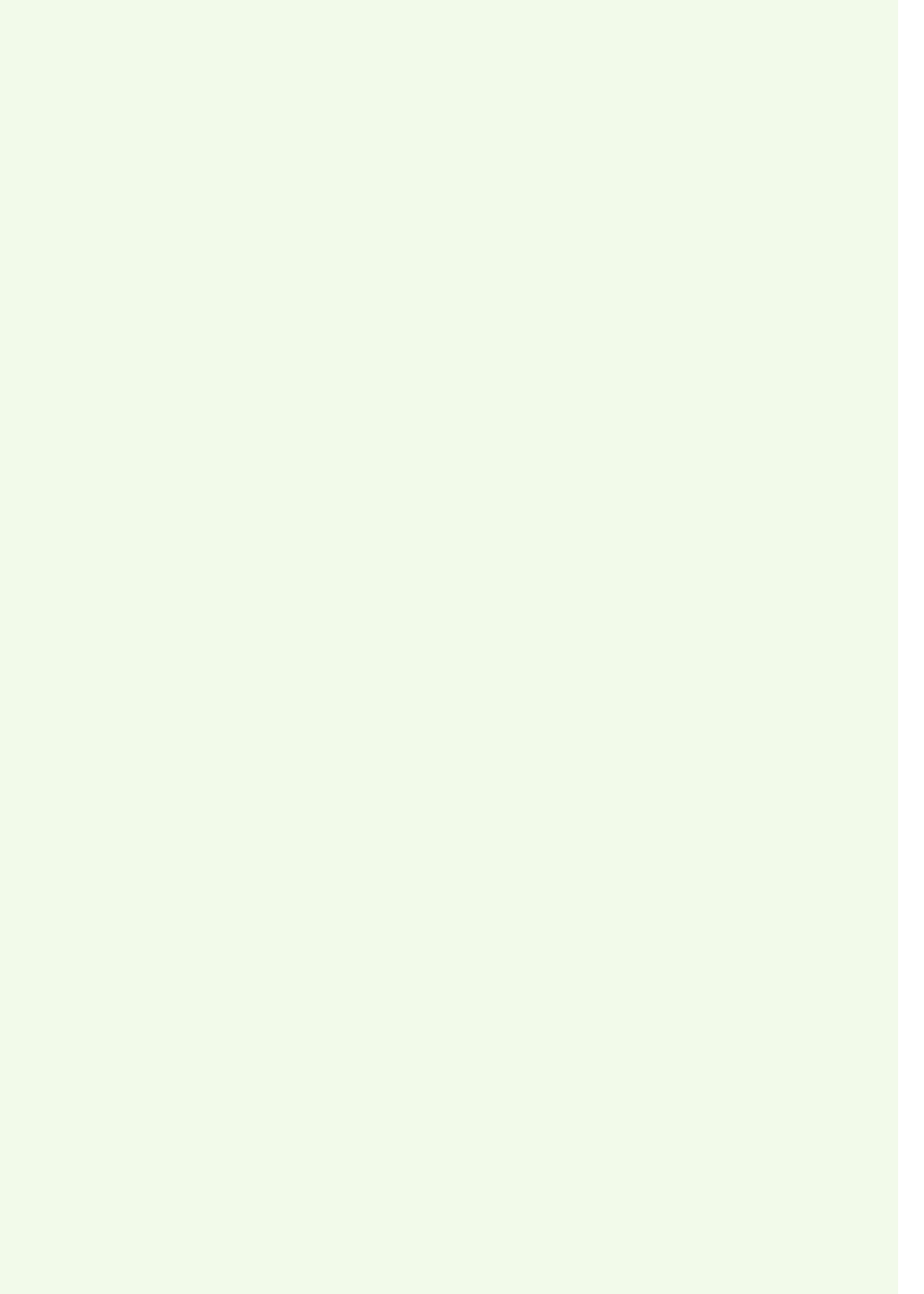## **CHAPTER-VII**

# **Summary of Financial Performance of State Public Sector Enterprises**

#### **7.1 Introduction**

This Report presents the summary of financial performance of Government Companies, Statutory Corporations and Government controlled other Companies in Bihar. In the Report, the term State Public Sector Enterprises (SPSEs) encompasses those Government companies in which the direct holding of the State Government is 51 *per cent* or more and the subsidiaries of such Government companies. The Statutory Corporations set up under statutes enacted by the State Legislature and other companies owned or controlled, directly or indirectly by the State Government have also been categorised as SPSEs.

Besides, any other company owned or controlled, directly or indirectly, by the Central Government, or by any State Government or Governments, or partly by the Central Government and partly by one or more State Governments are referred to in this Report as Government controlled other Companies.

The total number of SPSEs in the State as on 2019-20 was 79 whereas based on the latest finalised accounts up to last three years *i.e.* 2017-18, 2018-19 and 2019-20, the number of SPSEs being covered in this report was 20 (17 Government Companies, one Statutory Corporation and two Government controlled other companies).

### **7.1.1 Mandate**

Audit of Government companies and Government controlled other companies is conducted by the CAG under the provisions of Section 143(5) to 143(7) of the Companies Act, 2013 read with Section 19 of the CAG's (Duties, Powers and Conditions of Service) Act, 1971 and the Regulations made thereunder. Under the Companies Act, 2013, the CAG appoints the Chartered Accountants as Statutory Auditors for companies and gives directions on the manner in which the accounts are to be audited. In addition, CAG has right to conduct a supplementary audit. The statutes governing some of the Statutory Corporations require their accounts to be audited only by CAG.

#### **7.1.2 What this Report contains**

This Report gives an overall picture of the financial performance of the State Government Companies, Statutory Corporations and Government controlled other Companies as revealed from their accounts.

Impact of significant comments issued as a result of supplementary audit of the financial statements of the SPSEs conducted by the CAG for the year 2019-20 is given in this Report.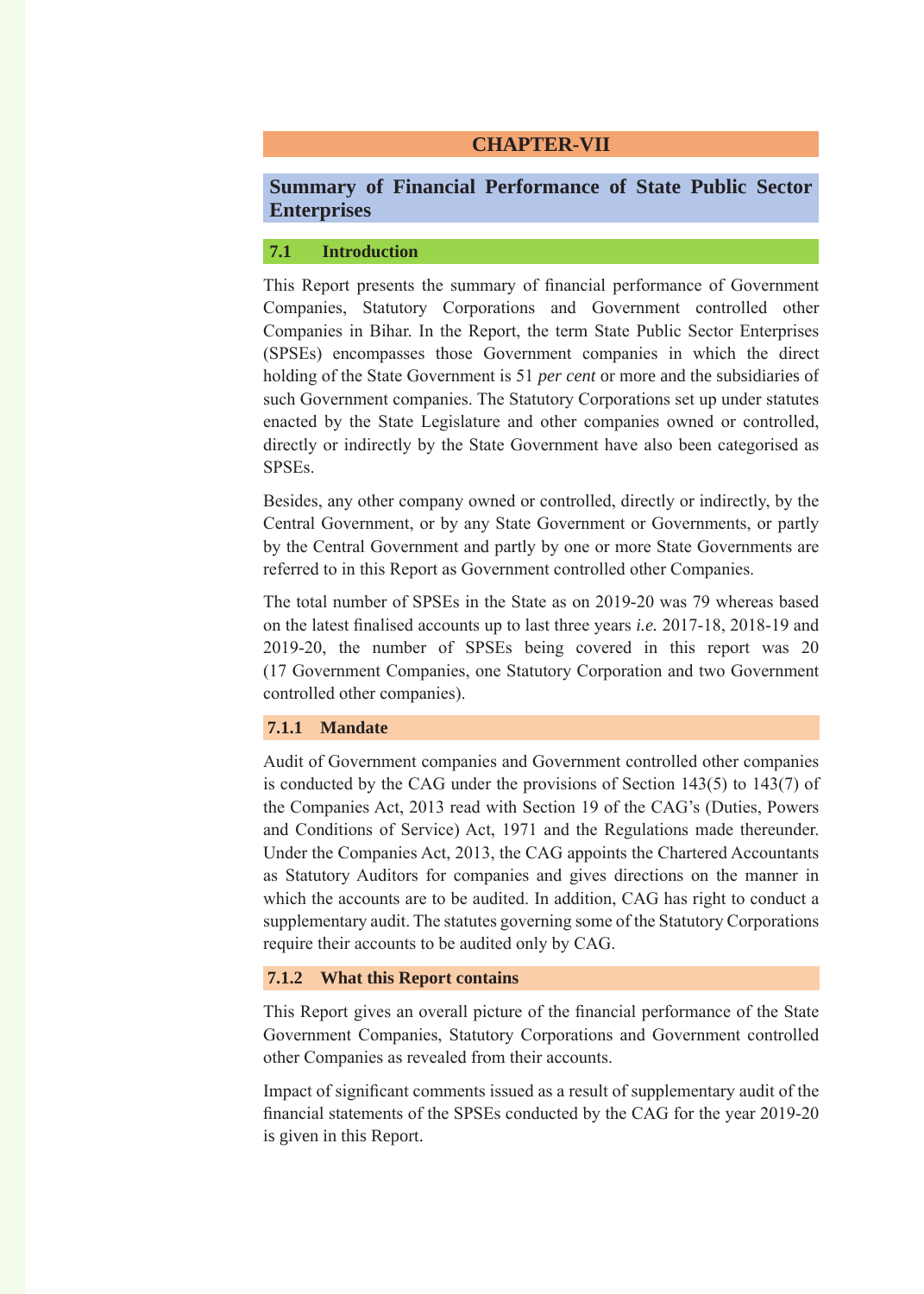#### **7.1.3 Number of SPSEs**

| As on 31 March 2020, there were 79      | <b>Government Companies</b>   | 72 |
|-----------------------------------------|-------------------------------|----|
| State Public Sector Enterprises under   |                               |    |
| the audit jurisdiction of the CAG.      | <b>Statutory Corporations</b> | 3  |
| These include 72 State Government       | <b>Government Controlled</b>  |    |
| Companies, three Statutory Corporations | other companies               |    |
| and four State Government controlled    |                               |    |
| other companies.                        | <b>Total SPSEs</b>            | 79 |
|                                         |                               |    |

Of these, summary of financial

performance of 20 SPSEs is covered in this report and the nature of these SPSEs is indicated in **Table 7.1**:

| <b>Nature of SPSEs</b>  | <b>Total</b>             | <b>Number of SPSEs covered in the</b> | <b>Number of</b>      |                         |                |                  |
|-------------------------|--------------------------|---------------------------------------|-----------------------|-------------------------|----------------|------------------|
|                         | <b>Number</b>            |                                       | <b>Report</b>         |                         |                | <b>SPSEs not</b> |
|                         | of SPSEs                 |                                       | <b>Accounts up to</b> |                         |                | covered in the   |
|                         |                          | 2019-20                               | 2018-19               | 2017-18                 | <b>Total</b>   | <b>Report</b>    |
| Functional              | 30                       | $\overline{2}$                        | 10                    | $\overline{4}$          | 16             | 14               |
| <b>Government</b>       |                          |                                       |                       |                         |                |                  |
| Companies               |                          |                                       |                       |                         |                |                  |
| Statutory               | $\overline{\mathcal{E}}$ | $\Omega$                              | $\mathbf{1}$          | $\Omega$                | $\mathbf{1}$   | $\overline{2}$   |
| Corporations            |                          |                                       |                       |                         |                |                  |
| <b>Total Government</b> | 33                       | $\overline{2}$                        | 11                    | $\overline{\mathbf{4}}$ | 17             | 16               |
| <b>Companies/</b>       |                          |                                       |                       |                         |                |                  |
| <b>Corporations</b>     |                          |                                       |                       |                         |                |                  |
| Government              | $\overline{4}$           | $\overline{0}$                        | $\mathbf{1}$          | $\mathbf{1}$            | $\overline{2}$ | $\overline{2}$   |
| <b>Controlled Other</b> |                          |                                       |                       |                         |                |                  |
| Companies               |                          |                                       |                       |                         |                |                  |
| <b>Total functional</b> | 37                       | $\overline{2}$                        | 12                    | 5                       | 19             | 18               |
| <b>SPSEs</b>            |                          |                                       |                       |                         |                |                  |
| Non-functional          | 42                       | $\Omega$                              | $\mathbf{1}$          | $\Omega$                | $\mathbf{1}$   | 41               |
| Government              |                          |                                       |                       |                         |                |                  |
| Companies               |                          |                                       |                       |                         |                |                  |
| Non-functional          |                          |                                       |                       |                         |                |                  |
| Statutory               |                          |                                       |                       |                         |                |                  |
| Corporations            |                          |                                       |                       |                         |                |                  |
| <b>Total non-</b>       | 42                       | $\bf{0}$                              | $\mathbf{1}$          | $\mathbf{0}$            | $\mathbf{1}$   | 41               |
| <b>functional SPSEs</b> |                          |                                       |                       |                         |                |                  |
| <b>Total</b>            | 79                       | $\overline{2}$                        | 13                    | $\overline{5}$          | 20             | 59               |

**Table 7.1 Coverage and Nature of SPSEs covered in this report**

The details of State Government Companies/Government controlled other Companies/Statutory Corporations under the purview of CAG's audit during 2019-20 are given in *Appendix-7.1A*.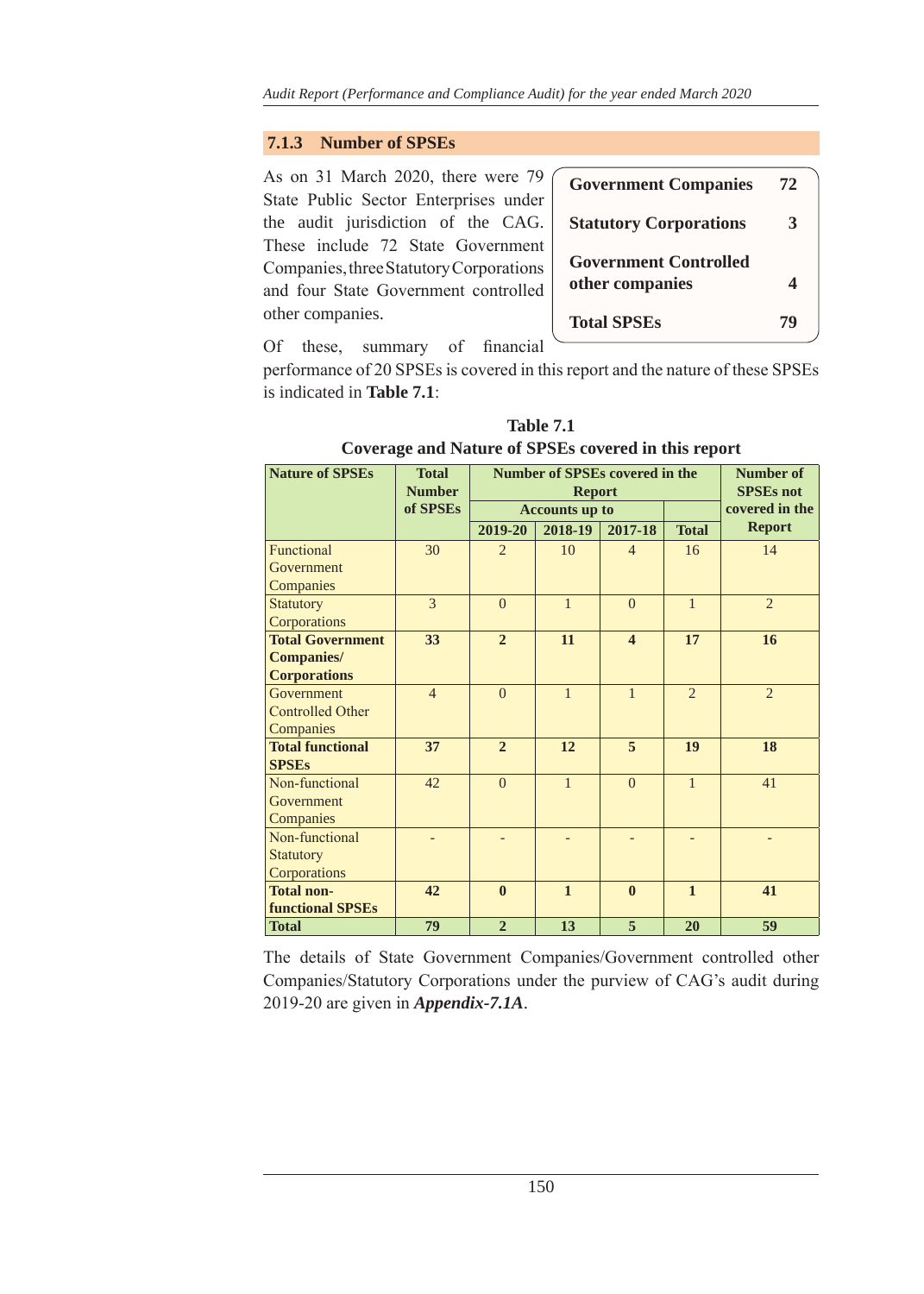| Summary of financial performance of SPSEs covered in this Report<br>as on 31 March 2020 |                        |  |  |  |  |  |  |
|-----------------------------------------------------------------------------------------|------------------------|--|--|--|--|--|--|
| (Government Companies and Statutory Corporations)                                       |                        |  |  |  |  |  |  |
| <b>Number of SPSEs</b>                                                                  | 79                     |  |  |  |  |  |  |
| <b>SPSEs Covered</b>                                                                    | <b>20</b>              |  |  |  |  |  |  |
| Paid up capital (20 SPSEs)                                                              | ₹ 38,644.41 crore      |  |  |  |  |  |  |
| <b>Long term Loans (Seven SPSEs)</b>                                                    | ₹ 6,352.88 crore       |  |  |  |  |  |  |
| Net profit (10 SPSEs)                                                                   | $\bar{5}$ 641.60 crore |  |  |  |  |  |  |
| <b>Net loss (Six SPSEs)</b>                                                             | ₹ 3,220.84 crore       |  |  |  |  |  |  |
| <b>Zero Profit/loss (Four SPSEs)<sup>206</sup></b>                                      |                        |  |  |  |  |  |  |
| <b>Dividend declared (Two SPSEs)</b>                                                    | $\bar{z}$ 7.28 crore   |  |  |  |  |  |  |
| <b>Turnover (20 SPSEs)</b>                                                              | ₹ 19,376.01 crore      |  |  |  |  |  |  |
| <b>Net Worth (20 SPSEs)</b>                                                             | ₹ 20,914.02 crore      |  |  |  |  |  |  |

*Source: Compiled based on latest finalised accounts of SPSEs.*

This Report does not include 59 SPSEs whose accounts were in arrears for three year or more or were defunct / under liquidation or first accounts were not received. These SPSEs are shown in *Appendix-7.1B*.

### **7.1.4 Contribution to Economy of the State**

A ratio of turnover of the 20 SPSEs covered in this Report to the Gross State Domestic Product (GSDP) shows the extent of activities of the SPSEs in the State economy. The table below provides the details of turnover of SPSEs and GSDP of State of Bihar for a period of three years ending March 2020:

|                                                                                     |              |                      |              |              |                      |              |              |                      | $(\bar{\tau}$ in crore) |
|-------------------------------------------------------------------------------------|--------------|----------------------|--------------|--------------|----------------------|--------------|--------------|----------------------|-------------------------|
| <b>Particulars</b>                                                                  | 2017-18      |                      |              | 2018-19      |                      |              | 2019-20      |                      |                         |
|                                                                                     | <b>Power</b> | Non-<br><b>Power</b> | <b>Total</b> | <b>Power</b> | Non-<br><b>Power</b> | <b>Total</b> | <b>Power</b> | Non-<br><b>Power</b> | <b>Total</b>            |
| Turnover                                                                            | 12,115.85    | 1,530.63             | 13,646.48    | 15,077.91    | 2,298.11             | 17,376.02    | 17,077.90    | 2,298.11             | 19,376.01               |
| Percentage change<br>in turnover as<br>compared to<br>turnover of<br>preceding year |              |                      |              | 24.45        | 50.14                | 27.33        | 13.26        | 0.00                 | 11.51                   |
| <b>GSDP</b> of State of<br><b>Bihar</b>                                             |              | 4,63,746.00          |              |              | 5,30,363.00          |              |              | 6,11,804.00          |                         |
| Percentage change<br>in GSDP as<br>compared to GSDP<br>of preceding year            |              |                      |              |              | 14.36                |              |              | 15.36                |                         |
| Percentage of<br>Turnover to GSDP<br>of Bihar                                       | 2.61         | 0.33                 | 2.94         | 2.84         | 0.43                 | 3.27         | 2.79         | 0.38                 | 3.17                    |

**Table 7.2 Details of turnover of SPSEs** *vis-à-vis* **GSDP of Bihar** 

*Source: Compiled based on Turnover figures of SPSEs and GSDP figures as submitted by Government of Bihar*

<sup>206</sup> *Out of 20, there were four SPSEs, which earned no profit or incurred no loss during 2019-20 since either operations were not started or losses/net expenses were allocated to their subsidiaries and profit were distributed among beneficiaries.*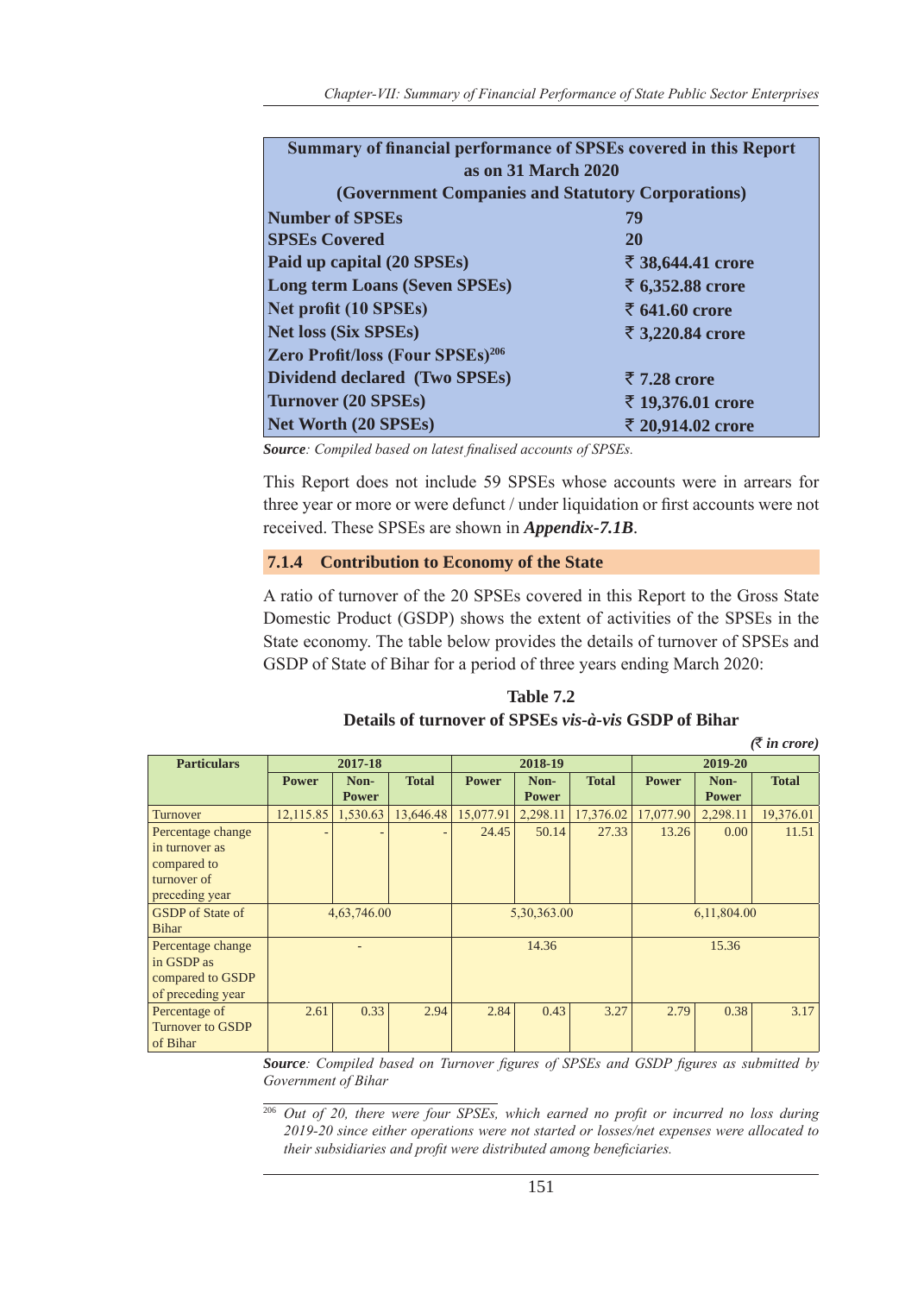The turnover of eight power sector SPSEs increased from  $\overline{5}12,115.85$  crore in 2017-18 to  $\overline{\xi}$ 17,077.90 crore in 2019-20. The growth rate of turnover ranged between 24.45 *per cent* and 13.26 *per cent* during the period 2017-18 to 2019-20, whereas growth rate of GSDP of the State ranged between 14.36 *per cent* and 15.36 *per cent* during the same period. The compounded annual growth<sup>207</sup> of GSDP was 14.86 *per cent* during the last two years. The compounded annual growth is a useful method to measure growth rate over multiple time periods. Against the compounded annual growth of 14.86 *per cent* of the GSDP, the turnover of power sector SPSEs recorded compounded annual growth of 18.72 *per cent* during the last two years. This resulted in increase in share of turnover of these power sector PSUs to the GSDP from 2.61 *per cent* to 2.79 *per cent*.

Further, the turnover of 12 non-power SPSEs increased from  $\bar{z}1,530.63$  crore in 2017-18 to  $\bar{\mathfrak{Z}}$ 2,298.11 crore in 2019-20. The growth rate of turnover was 50.14 *per cent* during the period 2017-18 to 2018-19. Against the compounded annual growth of 14.86 *per cent* of the GSDP, the turnover of these SPSEs recorded compounded annual growth of 22.53 *per cent* during the last two years.

# **7.2 Investment in Government Companies and Corporations and Budgetary support**

The amount of investment in equity and loans in 20 Government Companies and Corporations as at the end of 31 March 2020 is given in **Table 7.3**:

|                              |               |                                  |           |                   |                            | $(\bar{\bar{\tau}}$ in crore) |
|------------------------------|---------------|----------------------------------|-----------|-------------------|----------------------------|-------------------------------|
| <b>Sources of investment</b> |               | <b>As on 31 March 2019</b>       |           |                   | <b>As on 31 March 2020</b> |                               |
|                              | <b>Equity</b> | <b>Long Term</b><br><b>Total</b> |           | <b>Equity</b>     | <b>Long Term</b>           | <b>Total</b>                  |
|                              |               | Loans                            |           |                   | Loans                      |                               |
| <b>State Government</b>      | 35,269.93     | 1,383.22                         | 36,653.15 | 38,349.13         | 1,499.78                   | 39,848.91                     |
| <b>Central Government</b>    | 0.00          | 0.00                             | 0.00      | 0.00 <sub>1</sub> | 0.00                       | 0.00                          |
| <b>Others</b>                | 209.67        | 3,436.76                         | 3,646.43  | 295.28            | 4,853.10                   | 5,148.38                      |
| <b>Total Investment</b>      | 35,479.60     | 4,819.98                         | 40,299.58 | 38,644.41         | 6,352.88                   | 44,997.29                     |
| Percentage of investment of  | 99.41         | 28.70                            | 90.95     | 99.24             | 23.61                      | 88.56                         |
| State Government to Total    |               |                                  |           |                   |                            |                               |
| Investment                   |               |                                  |           |                   |                            |                               |

**Table 7.3 Equity and loans in Government Companies and Corporations**

*Source: Compiled based on latest finalised accounts of SPSEs.*

## **7.2.1 Equity Holding**

During 2019-20, the total equity holding at face value in the 20 SPSEs covered in this Report registered a net increase of  $\overline{53,164.81}$  crore. The equity holding of State Government at face value in SPSEs increased from  $\overline{535,269.93}$  crore in 2018-19 to  $\overline{5}38,349.13$  crore in 2019-20 due to additional equity investment in Power companies by GoB. It was further observed that new investment in equity amounting to  $\bar{\mathfrak{z}}3,079.20$  crore was made in power companies for implementation of various Electrification Schemes under State.

<sup>207</sup> *Rate of Compounded Annual Growth = [{(Value of 2019-20/Value of 2017-18)^(1/2 years)}- 1]×100.*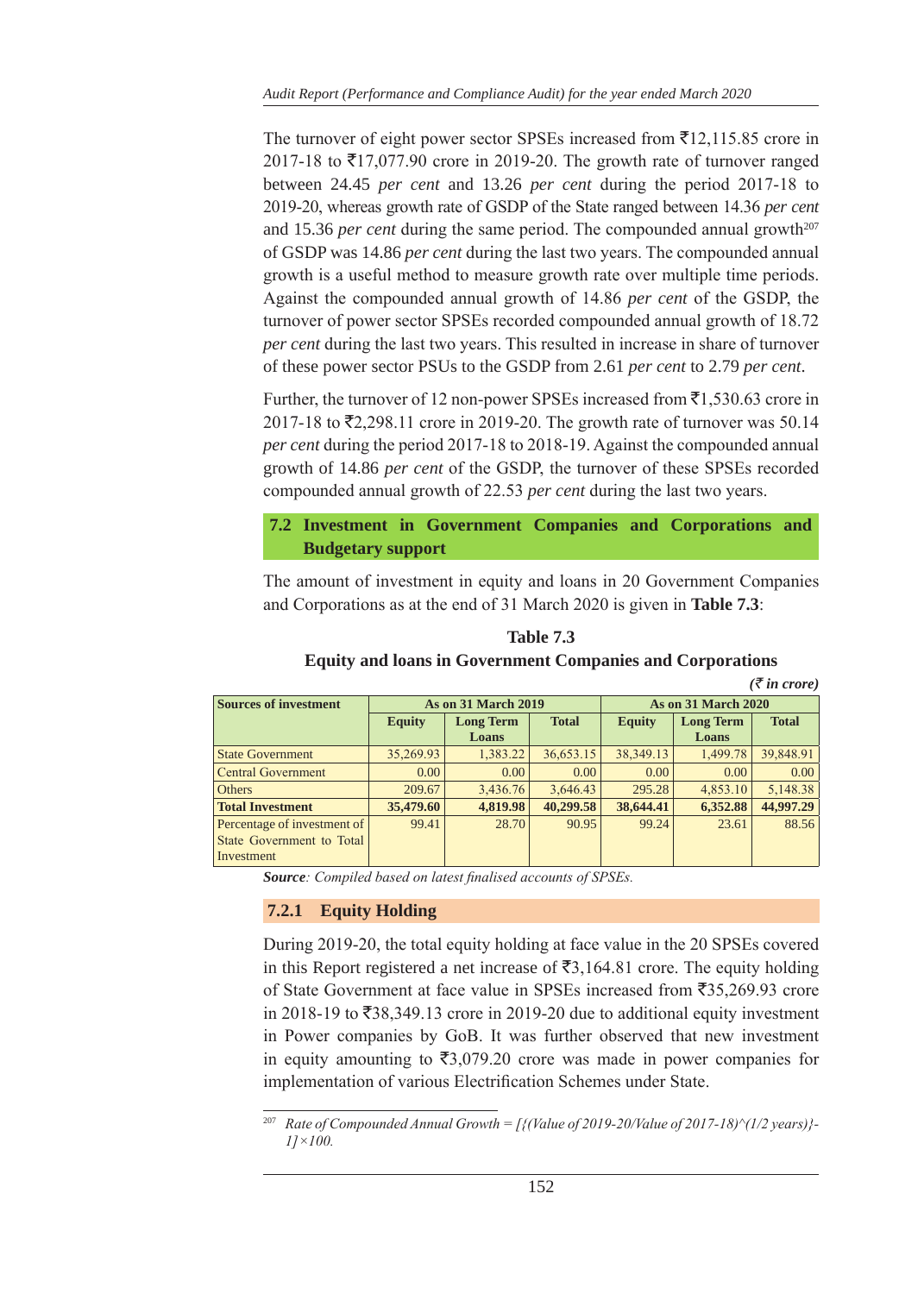Holding in equity by State Government and others during three years ended 31 March 2020 in Government Companies and Corporations is depicted in **Chart 7.1**.



Details of significant holding of the State Government as in the year 2019-20 in the paid up capital of the SPSEs is given in **Table 7.4**.

**Table 7.4 Significant holding of the State Government** 

| Name of the SPSE                                                                | Name of the<br><b>Department</b> | <b>Amount</b><br>$(\bar{z})$ in crore) | <b>Percentage of holding</b><br>with respect to total<br>investment in 20 SPSEs |
|---------------------------------------------------------------------------------|----------------------------------|----------------------------------------|---------------------------------------------------------------------------------|
| Bihar Power Distribution<br>South<br>Company Limited (SBPDCL)                   | Energy                           | 12,267.96                              | 31.75                                                                           |
| Bihar Power<br><b>Distribution</b><br><b>North</b><br>Company Limited (NBPDCL)  | Energy                           | 11,653.84                              | 30.16                                                                           |
| State Power Transmission<br><b>Bihar</b><br>Company Limited (BSPTCL)            | Energy                           | 7,949.99                               | 20.57                                                                           |
| <b>Bihar</b><br>Power<br>Generation<br><b>State</b><br>Company Limited (BSPGCL) | Energy                           | 4,812.96                               | 12.45                                                                           |
| Bihar State Financial Corporation<br>(BSFC)                                     | <b>Industries</b>                | 39.95                                  | 0.10                                                                            |

### **Investment in Government Controlled other Companies**

The capital invested by the State Governments in Government Controlled other Companies is given in **Table 7.5**:

## **Composition of Share Capital in Government Controlled other Companies**

|     |                                     |                        |                      |               | $(\bar{z}$ in crore) |
|-----|-------------------------------------|------------------------|----------------------|---------------|----------------------|
| SI. | <b>Name of SPSEs</b>                | <b>Paid up Capital</b> | <b>Total Paid up</b> |               |                      |
| No. |                                     | GoB                    | GoI                  | <b>Others</b> | <b>Capital</b>       |
|     | <b>Bhagalpur Smart City Limited</b> | 0.05                   | 0.00                 | 0.05          | 0.10                 |
|     | Patna Smart City Limited            | 0.05                   | 0.00                 | 0.05          | 0.10                 |
|     | <b>Total</b>                        | 0.10                   | 0.00                 | 0.10          | 0.20                 |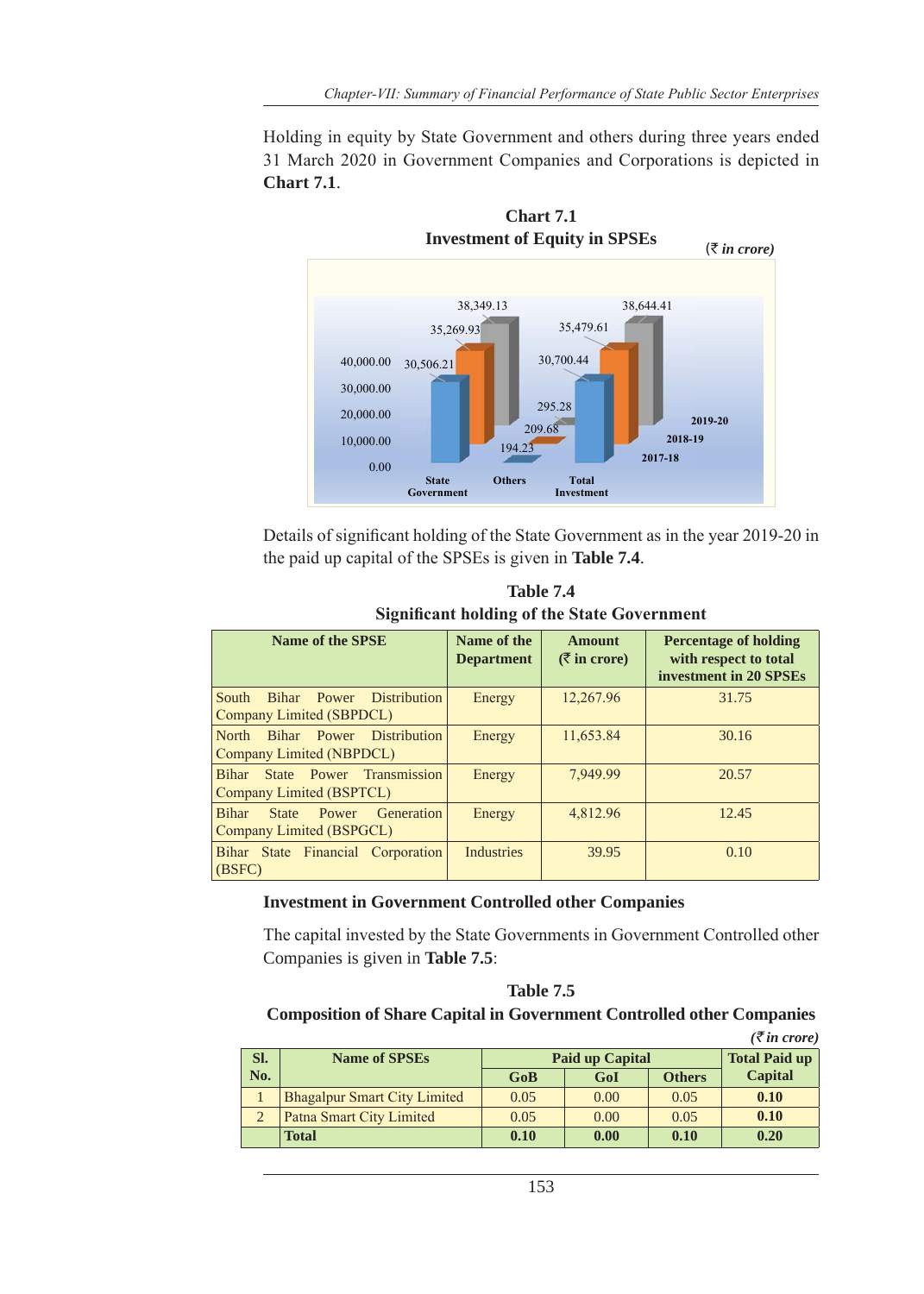#### **7.2.2 Loans given to State Government Companies and Corporations**

#### **7.2.2.1 Computation of long term loans outstanding as on 31 March 2020**

A year wise detail of outstanding long term loans of SPSEs is depicted in **Table 7.6**.

|                           |          |          | $(\bar{\bar{\tau}}$ in crore) |
|---------------------------|----------|----------|-------------------------------|
| <b>Sources of loan</b>    | 2017-18  | 2018-19  | 2019-20                       |
| <b>State Government</b>   | 1.426.41 | 1,383.22 | 1,499.78                      |
| <b>Central Government</b> | 0.00     | 0.00     | 0.00                          |
| <b>Others</b>             | 6,100.72 | 3,436.76 | 4,853.10                      |
| <b>Total Investment</b>   | 7,527.13 | 4,819.98 | 6,352.88                      |

**Table 7.6 Long Term Loans in SPSEs**

*Source: Compiled based on latest finalised accounts of SPSEs.*

The total long term loans outstanding in seven<sup>208</sup> SPSEs out of 20 from all sources as on 31 March 2020 was  $\text{\textsterling}6,352.88$  crore. Remaining 13 SPSEs did not have any long-term loans as on 31 March 2020. During the period 2017-18 to 2019-20, the long-term loans given by State Government in SPSEs registered an increase of  $\bar{\mathfrak{g}}$  73.37 crore while loan from other sources decreased by  $\bar{\mathfrak{g}}$  1,247.62 crore. Out of the total loans of SPSEs as on 31 March 2020, loans from State Government was `1,499.78 crore (23.61 *per cent*).

Out of total loans by State Government, `1,240.33 crore (82.70 *per cent*) was outstanding with Power Companies and rest was with other companies ( $\overline{\mathfrak{Z}}$ 259.45 crore) while loans from others totally belonged to Power companies.

Bihar State Agro Industries Development Corporation Limited and Bihar State Financial Corporation did not repay the principal as well as interest amount during the year 2017-18 to 2019-20.

## **7.2.2.2 Adequacy of assets to meet loan liabilities**

Ratio of total debt to total assets is one of the methods used to determine whether a company can stay solvent. To be considered solvent, the value of an entity's assets must be greater than the sum of its loans/debts. The coverage of long term loans by value of total assets in seven SPSEs which had outstanding loans as on 31 March 2020 is given in **Table 7.7**:

<sup>208</sup> *Bihar State Power Holding Company Limited (BSPHCL), Bihar State Power Transmission Company Limited (BSPTCL), South Bihar Power Distribution Company Limited (SBPDCL), North Bihar Power Distribution Company Limited (NBPDCL), Bihar Grid Company Limited (BGCL), Bihar State Agro Industries Development Corporation Limited (BSAIDCL) and Bihar State Financial Corporation (BSFC).*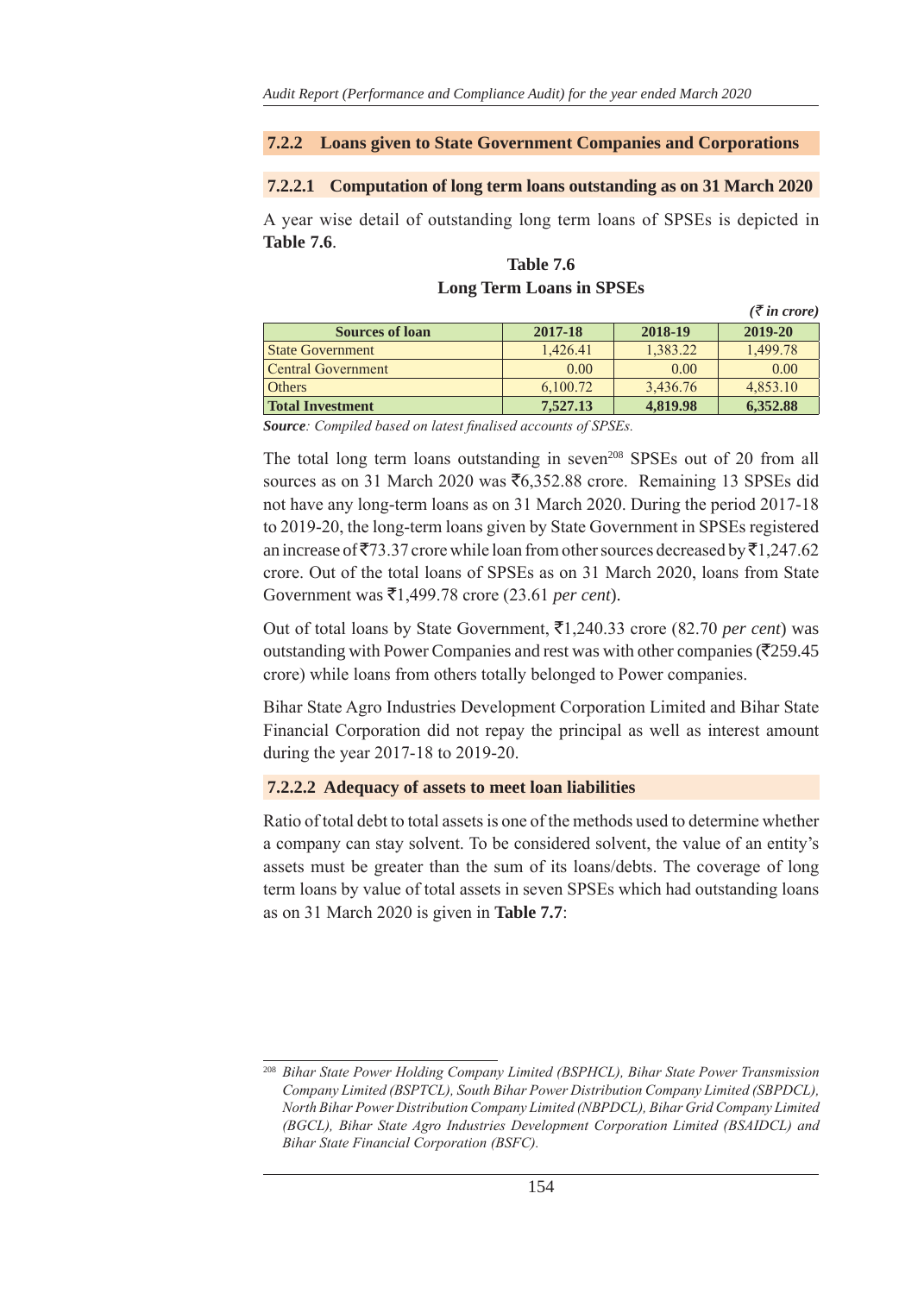**Table 7.7 Coverage of long-term loans with total assets**

|                            |              |           |                          |                   |                          |        |               | $(\bar{z})$ in crore) |
|----------------------------|--------------|-----------|--------------------------|-------------------|--------------------------|--------|---------------|-----------------------|
| <b>Nature</b><br><b>of</b> |              |           | <b>Positive Coverage</b> |                   | <b>Negative Coverage</b> |        |               |                       |
| <b>SPSEs</b>               | No. of       | Long term | <b>Assets</b>            | <b>Percentage</b> | No of                    | Long   | <b>Assets</b> | Percentage            |
|                            | <b>SPSEs</b> | Loans     |                          | of assets to      | <b>SPSEs</b>             | term   |               | of assets to          |
|                            |              |           |                          | <b>loans</b>      |                          | Loans  |               | loans                 |
| Statutory                  |              |           |                          |                   |                          | 228.47 | 223.91        | 98.00                 |
| Corporation                |              |           |                          |                   |                          |        |               |                       |
| Government                 | 6            | 6.124.41  | 1,14,181.11              | 1,864.36          |                          |        |               |                       |
| Company                    |              |           |                          |                   |                          |        |               |                       |
| <b>Total</b>               | 6            | 6,124.41  | 1,14,181.11              | 1,864.36          |                          | 228.47 | 223.91        | 98.00                 |

Out of the seven SPSEs, in respect of one SPSE<sup>209</sup>, the value of total assets was less than the long-term loans outstanding.

#### **7.2.3 Budgetary Support to SPSEs**

The Government of Bihar provides financial support to SPSEs in various forms through annual budget. The summarised details of budgetary outgo towards equity, loans, grants/subsidies to SPSEs covered in this report for the last three years ending March 2020 are given in **Table 7.8**:

| Details regarding budgetary support to SPSEs |                       |               |                       |               |                               |                       |  |
|----------------------------------------------|-----------------------|---------------|-----------------------|---------------|-------------------------------|-----------------------|--|
|                                              |                       |               |                       |               |                               | $(\bar{z})$ in crore) |  |
| Particulars <sup>210</sup>                   |                       | 2017-18       |                       | 2018-19       | 2019-20                       |                       |  |
|                                              | No of<br><b>SPSEs</b> | <b>Amount</b> | No of<br><b>SPSEs</b> | <b>Amount</b> | No of<br>SPSEs <sup>211</sup> | <b>Amount</b>         |  |
| <b>Power</b>                                 |                       |               |                       |               |                               |                       |  |
| Equity Capital outgo (i)                     | 1                     | 8,970.63      |                       | 5,035.36      | $\mathbf{1}$                  | 3,079.20              |  |
| Loans given (ii)                             |                       | 20.75         | $\overline{4}$        | 440.78        | 3                             | 116.56                |  |
| Grants/Subsidies provided (iii)              | 3                     | 2,650.49      | 3                     | 7,521.42      | $\overline{2}$                | 6,685.17              |  |
| Total Outgo (i+ii+iii) Power                 | 5                     | 11,641.87     | $5\overline{)}$       | 12,997.56     | $\overline{\mathbf{4}}$       | 9,880.93              |  |
| <b>Non-Power</b>                             |                       |               |                       |               |                               |                       |  |
| Equity Capital outgo (i)                     | 2                     | 0.10          |                       | 9.50          |                               |                       |  |
| Loans given (ii)                             |                       | -             | $\mathbf{1}$          | 16.00         |                               |                       |  |
| Grants/Subsidies provided (iii)              |                       | -             | $\overline{2}$        | 400.24        |                               |                       |  |
| Total Outgo (i+ii+iii) Non-Power             | $\overline{2}$        | 0.10          | $\overline{2}$        | 425.74        |                               |                       |  |
| <b>Grand Total Outgo</b>                     | $\overline{7}$        | 11,641.97     | 7                     | 13,423.30     | $\overline{\mathbf{4}}$       | 9,880.93              |  |

**Table 7.8**

*Source: Compiled based on latest finalised accounts of SPSEs.*

The budgetary assistance received by these SPSEs during the year ranged between  $\bar{\mathfrak{g}}9,880.93$  crore and  $\bar{\mathfrak{g}}13,423.30$  crore during the period 2017-18 to 2019-20. The budgetary assistance of ₹9,880.93 crore received during the year 2019-20 included  $\overline{53,079.20}$  crore as equity which was provided to power companies for implementation of various Electrification Schemes under State

<sup>209</sup> *Bihar State Financial Corporation*

<sup>210</sup> *Amount represents outgo from State Budget only.*

<sup>211</sup> *GoB released equity directly to the two DISCOMs and two subsidiaries on behalf of their holding company i.e. BSPHCL against which these subsidiaries issued shares to their holding company. Therefore, for the purpose of infusion of Government's fund, only holding company on behalf of its subsidiaries has been considered. The remaining one power company is a Joint venture company.*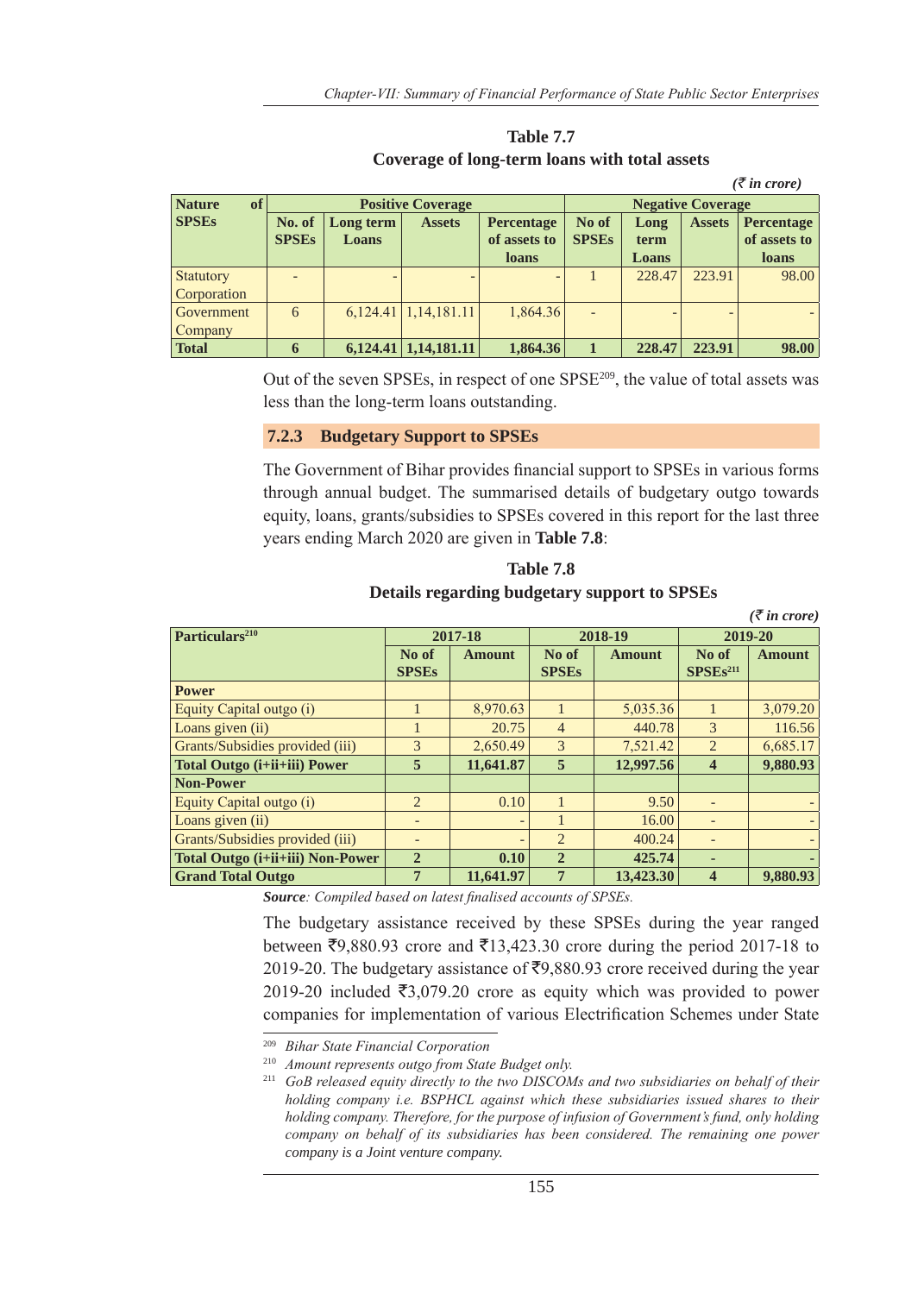and  $\bar{c}6,685.17$  crore as grant to meet out the gap between revenue receipt and power purchase cost. It is evident from the table that budgetary support to SPSEs reduced during 2019-20 in comparison to 2018-19.

## **7.3 Returns on Investment**

# **7.3.1 Profit earned by SPSEs**

The number of SPSEs that earned profit during 2019-20 was 10 as compared to 12 in 2018-19. The profit earned increased to  $\overline{6}641.60$  crore in 2019-20 from `321.95 crore in 2018-19. Out of 20 SPSEs, five SPSEs have been incurring losses since 2017-18 and one SPSE since 2018-19. The Net worth of 10 SPSEs that earned profit during 2019-20 was  $\bar{\tau}$ 10,943.09 crore. The Return on Equity (ROE) of these 10 SPSEs was 5.86 *per cent* as compared to 3.23 *per cent* of 12 SPSEs in 2018-19. ROE of all the 20 SPSEs *i.e.* including six loss making and four no profit no loss companies was -12.33 *per cent* in 2019-20.

Number of SPSEs that earned profit during the period from 2017-18 to 2019-20 is depicted in **Chart 7.2**:





 *Source: Compiled based on latest finalised accounts of SPSEs.*

The details of sectors which contributed maximum profit during 2019-20 are summarised in **Table 7.9**:

| Top sectors which contributed maximum profit during 2019-20 |                      |                                            |                     |  |  |
|-------------------------------------------------------------|----------------------|--------------------------------------------|---------------------|--|--|
| <b>Sectors</b>                                              | <b>No. of Profit</b> | Percentage of profit to                    |                     |  |  |
|                                                             | earning SPSEs        | Earned $(\bar{\bar{\mathbf{x}}}$ in crore) | total SPSEs' profit |  |  |
| Power                                                       |                      | 491.79                                     | 76.65               |  |  |
| Non-Power                                                   |                      | 149.81                                     | 23.35               |  |  |
| <b>Total</b>                                                | 10                   | 641.60                                     | 100.00              |  |  |

**Table 7.9 Top sectors which contributed maximum profit during 2019-20**

*Source: Compiled based on latest finalised accounts of SPSEs.*

During 2019-20, net profit of `641.60 crore constituting 76.65 *per cent* of total profit of SPSEs was contributed by Power Sector. The list of SPSEs which earned profit of more than  $\bar{x}$ 10 crore during the year 2019-20 is given in **Table 7.10**: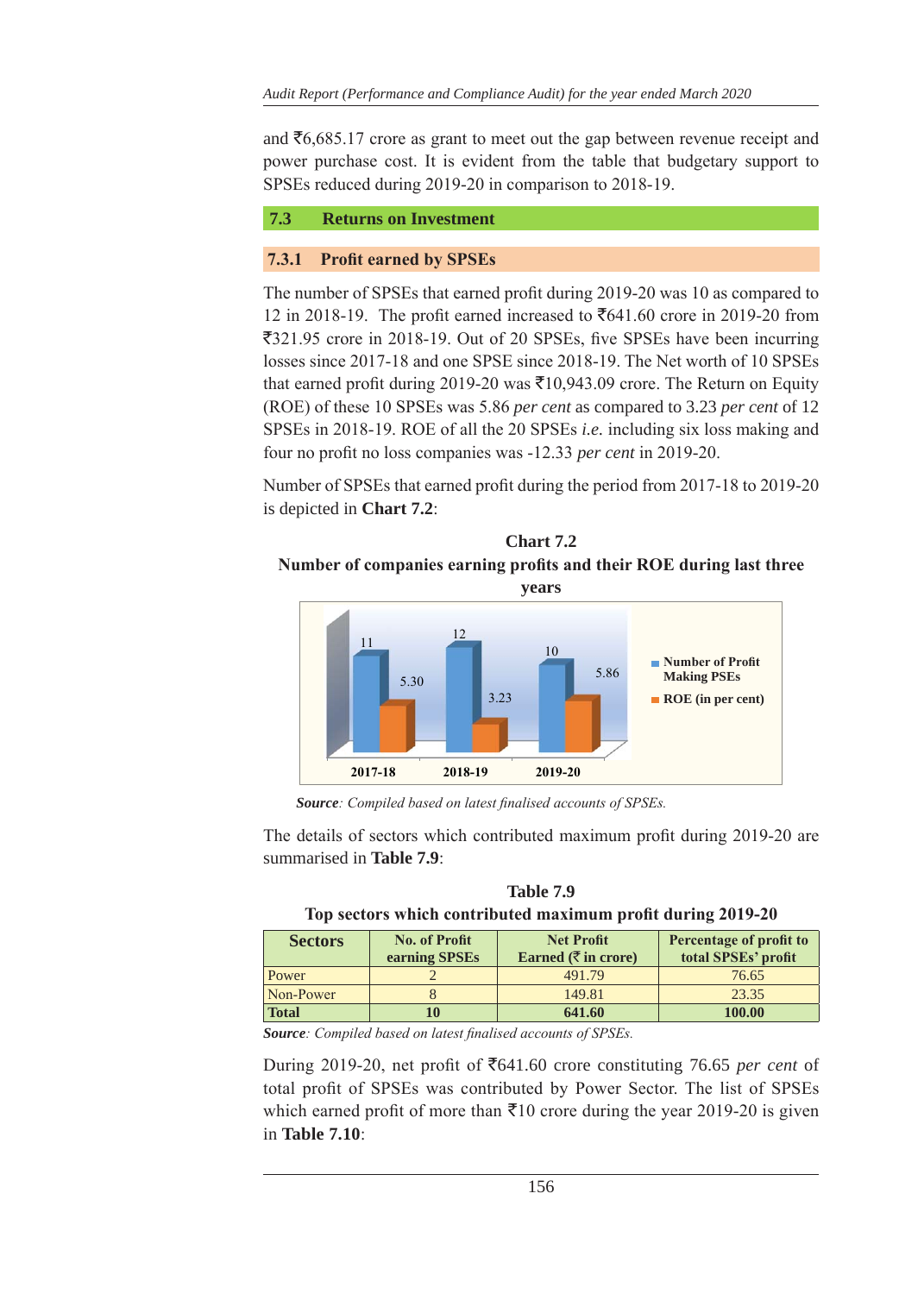| Sl.             | <b>Name of SPSEs</b>                                         | <b>Year of Finalised</b> | <b>Net</b> |
|-----------------|--------------------------------------------------------------|--------------------------|------------|
| No.             |                                                              | <b>Account</b>           | profit     |
| $\mathbf{1}$    | <b>Bihar State Power Transmission Company Limited</b>        | 2019-20                  | 460.16     |
| 2               | Bihar Rajya Pul Nirman Nigam Limited                         | 2017-18                  | 37.99      |
| 3               | <b>Bihar State Road Development Corporation Limited</b>      | 2018-19                  | 35.78      |
| $\overline{4}$  | <b>Bihar Grid Company Limited</b>                            | 2019-20                  | 31.63      |
| 5               | <b>Bhagalpur Smart City Limited</b>                          | 2018-19                  | 23.86      |
| 6               | <b>Bihar State Building Construction Corporation Limited</b> | 2017-18                  | 14.95      |
| $7\phantom{.0}$ | Bihar State Electronics Development Corporation              | 2017-18                  | 14.13      |
|                 | Limited                                                      |                          |            |
| 8               | Bihar State Educational Infrastructure Development           | 2018-19                  | 13.92      |
|                 | <b>Corporation Limited</b>                                   |                          |            |

**Table 7.10 List of SPSEs which earned profit of more than** `**10 crore**

*Source: Compiled based on latest finalised accounts of SPSEs.*

## **7.3.2 Dividend Paid by SPSEs**

The details of dividend payout during 2017-18 to 2019-20 in respect of SPSEs covered in this report is given in **Table 7.11**:

**Table 7.11 Dividend Payout of SPSEs during 2017-18 to 2019-20**

| Year    | <b>Total SPSEs where</b><br>equity infused by GoB |                                                                                      |                | <b>SPSEs which earned</b><br>profit during the year | <b>SPSEs which declared/paid</b><br>dividend during the year |                                                                   | Dividend<br>Payout     |
|---------|---------------------------------------------------|--------------------------------------------------------------------------------------|----------------|-----------------------------------------------------|--------------------------------------------------------------|-------------------------------------------------------------------|------------------------|
|         | of SPSEs                                          | Number Equity infused Number Profit earned Number<br>by GoB<br>$( \bar{z}$ in crore) | of SPSEs       | $(\overline{\mathfrak{m}}\text{ more})$             |                                                              | <b>Dividend</b><br>of SPSEs declared/paid by<br>PSEs (रैin crore) | <b>Ratio</b><br>$($ %) |
|         | $\mathbf{2}$                                      |                                                                                      | $\overline{4}$ |                                                     | 6                                                            |                                                                   | $8=7/5*100$            |
| 2017-18 | 19                                                | 30,506.21                                                                            | 11             | 433.81                                              | $\mathcal{D}_{\alpha}$                                       | 7.28                                                              | 1.68                   |
| 2018-19 | 20                                                | 35,269.93                                                                            | 12             | 321.95                                              | $\mathcal{D}_{\mathcal{A}}$                                  | 7.28                                                              | 2.26                   |
| 2019-20 | 20                                                | 38,349.13                                                                            | 10             | 641.60                                              | $\mathcal{D}_{\alpha}$                                       | 7.28                                                              | 1.13                   |

*Source: Compiled based on latest finalised accounts of SPSEs.*

The State Government had not formulated a dividend policy under which all profit making SPSEs are required to pay a minimum return. During the period 2017-18 to 2019-20, SPSEs ranging from 10 to 12 earned profits. However, only two212 SPSEs declared/paid dividend to GoB during the period. The Dividend Payout Ratio was 1.68 *per cent,* 2.26 *per cent* and 1.13 *per cent* during the period.

## **7.4 Debt servicing**

## **7.4.1 Interest Coverage Ratio**

Interest coverage ratio (ICR) is used to determine the ability of a company to pay interest on outstanding debt and is calculated by dividing a company's earnings before interest and taxes (EBIT) by interest expenses of the same period. The lower the ratio, the lesser is the ability of the company to pay interest on debt. An

<sup>212</sup> *Bihar State Road Development Corporation Limited (*`*6.02 crore including taxes) and Bihar Rajya Pul Nirman Nigam Limited (*`*1.26 crore including taxes)*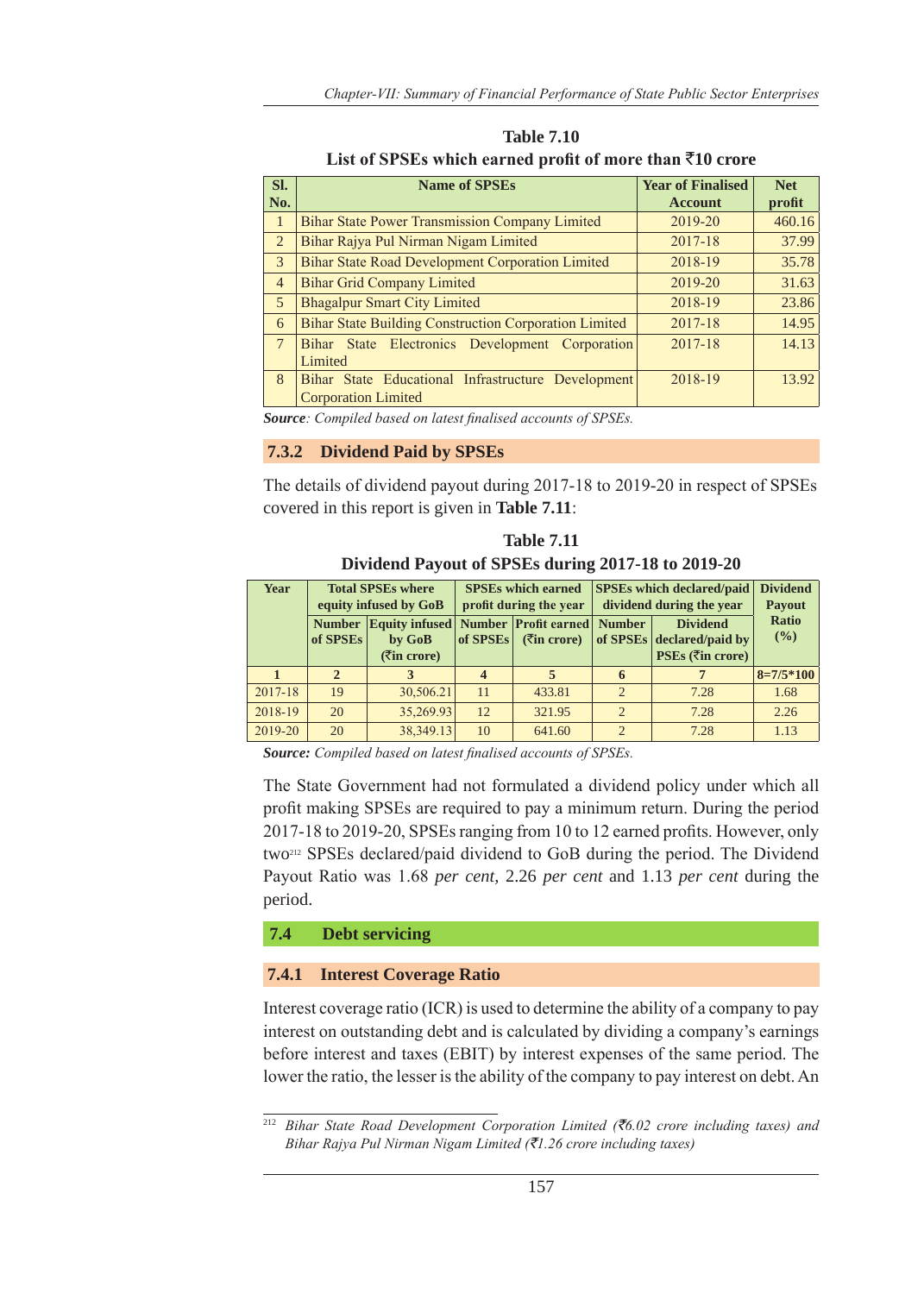ICR below one indicate that the company was not generating sufficient revenues to meet its expenses on interest. Out of 20 SPSEs, the total long term loans was outstanding in seven<sup>213</sup> SPSEs from all sources. Remaining 13 SPSEs did not have any long term loans as on 31 March 2020. During the year 2019-20, only five SPSEs accounted for interest amount in their accounts and two<sup>214</sup> SPSEs did not account for interest amount in their account. The details of positive and negative interest coverage ratio of SPSEs having outstanding loans during the period from 2017-18 to 2019-20 are given in **Table 7.12**.

**Table 7.12 Interest Coverage Ratio**

|                               |                             |                                                           |                       |                                    | $(\bar{\mathcal{F}}$ in crore)          |  |  |  |
|-------------------------------|-----------------------------|-----------------------------------------------------------|-----------------------|------------------------------------|-----------------------------------------|--|--|--|
| Year                          | <b>Interest</b>             | <b>Earnings</b><br><b>before</b><br>interest and<br>taxes | No of<br><b>SPSEs</b> | No. of SPSEs<br>having $ICR > = 1$ | <b>No. of SPSEs</b><br>having $ICR < 1$ |  |  |  |
| <b>Statutory Corporations</b> |                             |                                                           |                       |                                    |                                         |  |  |  |
| 2017-18                       | 18.24                       | $-27.75$                                                  |                       |                                    |                                         |  |  |  |
| 2018-19                       | 18.09                       | 4.64                                                      |                       |                                    |                                         |  |  |  |
| 2019-20                       | 18.09                       | 4.64                                                      |                       |                                    |                                         |  |  |  |
|                               | <b>Government Companies</b> |                                                           |                       |                                    |                                         |  |  |  |
| 2017-18                       | 526.86                      | $-2,173.47$                                               | 5                     | $\overline{2}$                     | 3                                       |  |  |  |
| 2018-19                       | 392.64                      | $-1,344.01$                                               | $\overline{4}$        | $\overline{2}$                     | $\mathfrak{D}$                          |  |  |  |
| 2019-20                       | 506.31                      | $-2,000.10$                                               | $\overline{4}$        | $\overline{2}$                     | $\overline{2}$                          |  |  |  |

*Source: Compiled based on latest finalised accounts of SPSEs.*

During the year 2019-20, the ICR of one statutory corporation *i.e.* Bihar State Financial Corporation and two State Government companies *i.e.* South Bihar Power Distribution Company Limited and North Bihar Power Distribution Company Limited were less than one. This shows that the SPSE's earning is not sufficient to pay their interest due to heavy losses as on March 2020. This also indicates high risk of insolvency.

## **7.4.2 Age Wise Analysis of Interest Outstanding on State Government Loans**

As on 31 March 2020, interest amounting to  $\overline{5}471.58$  crore was outstanding on the long-term loans of five SPSEs provided by GoB. The age wise analysis of interest outstanding on State Government Loans in SPSEs is depicted in **Table 7.13**:

<sup>213</sup> *BSPHCL, BSPTCL, SBPDCL, NBPDCL, BGCL, BSAIDCL and BSFC*

<sup>214</sup> *Bihar State Power Holding Company Limited and Bihar State Agro Industries Development Corporation Limited*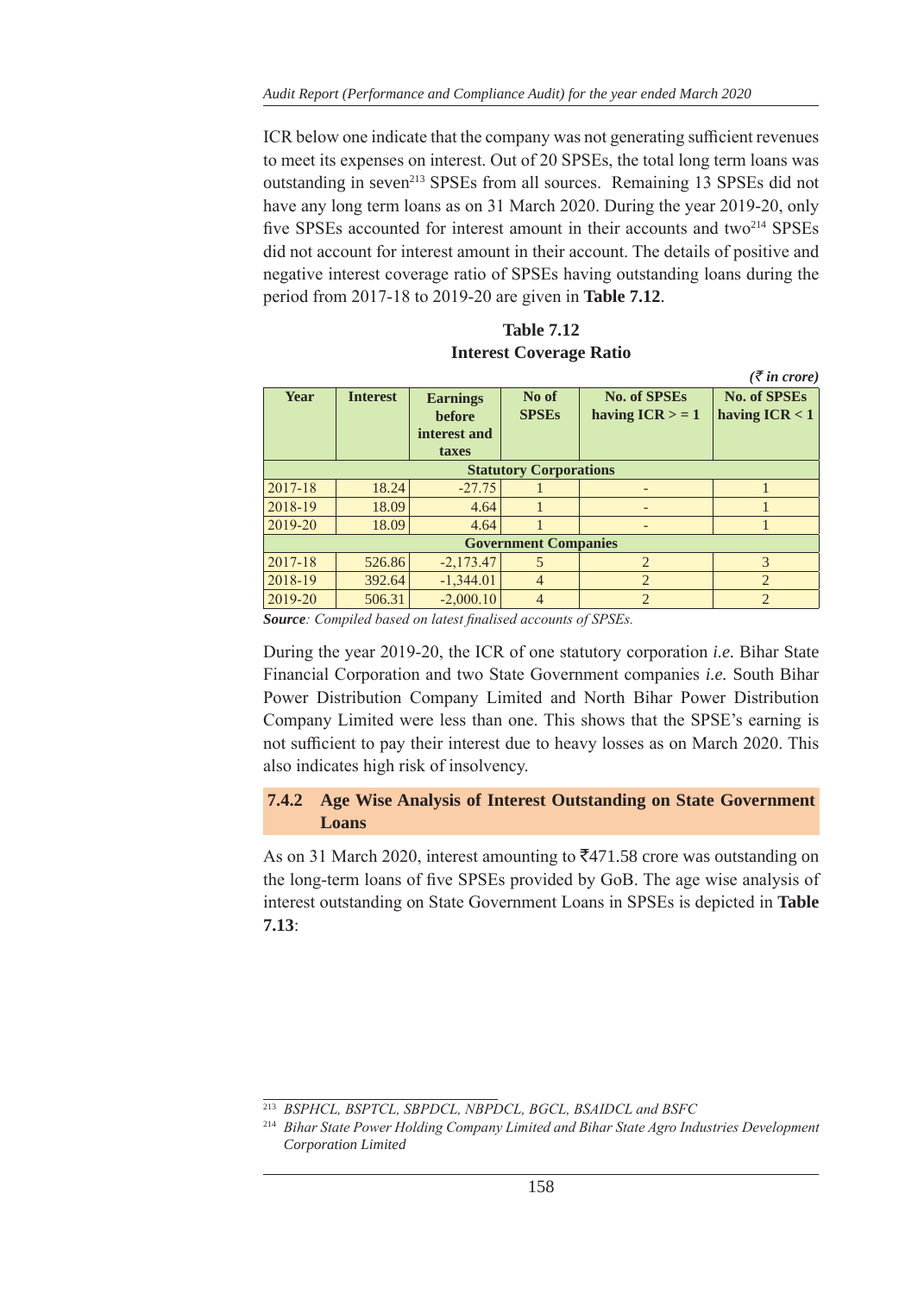|                |                                                                       |                                                           |                                                                    |                                                             | $(\bar{\tau}$ in crore)                                             |
|----------------|-----------------------------------------------------------------------|-----------------------------------------------------------|--------------------------------------------------------------------|-------------------------------------------------------------|---------------------------------------------------------------------|
| SI.<br>No.     | <b>Name of SPSEs</b>                                                  | <b>Total</b><br>outstanding<br><b>Interest on</b><br>Loan | <b>Interest</b><br>on loans<br>outstanding for<br>less than 1 year | <b>Interest</b><br>on loans<br>outstanding for<br>1-3 years | <b>Interest on loans</b><br>outstanding for<br>more than<br>3 years |
| $\mathbf{1}$   | North Bihar Power Distribution<br>Company Limited.                    | 45.39                                                     | 7.66                                                               | 15.32                                                       | 22.41                                                               |
| $\overline{2}$ | South Bihar Power Distribution<br>Company Limited.                    | 20.40                                                     | 1.65                                                               | 3.30                                                        | 15.45                                                               |
| 3              | <b>Bihar State Power Transmission</b><br>Company Limited              | 170.38                                                    | 48.93                                                              | 97.86                                                       | 23.59                                                               |
| $\overline{4}$ | <b>Bihar State Financial Corporation</b><br>Limited                   | 216.49                                                    | 18.09                                                              | 36.33                                                       | 162.07                                                              |
| 5              | <b>Bihar State Agro Industries</b><br>Development Corporation Limited | 18.92                                                     |                                                                    |                                                             | 18.92                                                               |
|                | <b>Grand Total</b>                                                    | 471.58                                                    | 76.33                                                              | 152.81                                                      | 242.44                                                              |

**Table 7.13 Interest Outstanding on State Government Loans**

It can be seen from the table that interest amounting to  $\overline{\tau}$ 242.44 crore was outstanding for more than three years. Bihar State Agro Industries Development Corporation Limited failed to repay the interest as well as principle of loan outstanding during the period as the Company became non-functional while Bihar State Financial Corporation is not undertaking any new business *i.e.* new lending.

## **7.5 Operating efficiency of Government Companies**

#### **7.5.1 Return on Capital Employed**

Return on Capital Employed (ROCE) is a ratio that measures a company's profitability and the efficiency with which its capital is employed. ROCE is calculated by dividing a company's earnings before interest and taxes (EBIT) by the capital employed<sup>215</sup>. The SPSE wise details of ROCE are given in *Appendix-7.1A*. The consolidated ROCE of 20 SPSEs during the period 2017-18 to 2019-20 are given in **Table 7.14**.

| <b>Return on Capital Employed</b> |              |                             |                         |                 |  |  |  |
|-----------------------------------|--------------|-----------------------------|-------------------------|-----------------|--|--|--|
| <b>Sectors</b>                    | No. of       | <b>EBIT</b>                 | <b>Capital Employed</b> | <b>ROCE</b>     |  |  |  |
|                                   | <b>SPSEs</b> | $(3\overline{5})$ in crore) | $(3 \infty)$ in crore)  | (In percentage) |  |  |  |
| 2017-18                           |              |                             |                         |                 |  |  |  |
| Power                             | 8            | $-7,205.20$                 | 22,846.85               | $-31.54$        |  |  |  |
| Non Power                         | 11           | 175.51                      | 1,263.28                | 13.89           |  |  |  |
| <b>Total</b>                      | 19           | $-7,029.69$                 | 24,110.13               | $-29.16$        |  |  |  |
|                                   |              | 2018-19                     |                         |                 |  |  |  |
| Power                             | 8            | $-1,643.11$                 | 24,297.58               | $-6.76$         |  |  |  |
| Non Power                         | 12           | 201.70                      | 1,319.89                | 15.28           |  |  |  |
| <b>Total</b>                      | 20           | $-1,441.41$                 | 25,617.47               | $-5.63$         |  |  |  |
| 2019-20                           |              |                             |                         |                 |  |  |  |
| Power                             | 8            | $-2,256.03$                 | 25,947.01               | $-8.69$         |  |  |  |
| Non Power                         | 12           | 201.70                      | 1,319.89                | 15.28           |  |  |  |
| <b>Total</b>                      | 20           | $-2,054.34$                 | 27,266.90               | $-7.53$         |  |  |  |

**Table 7.14 Return on Capital Employed**

*Source: Compiled based on latest finalised accounts of SPSEs.*

<sup>215</sup> *Capital Employed = Paid up Share capital + Free Reserves and surplus + Long term loans – Accumulated losses – Deferred Revenue Expenditure*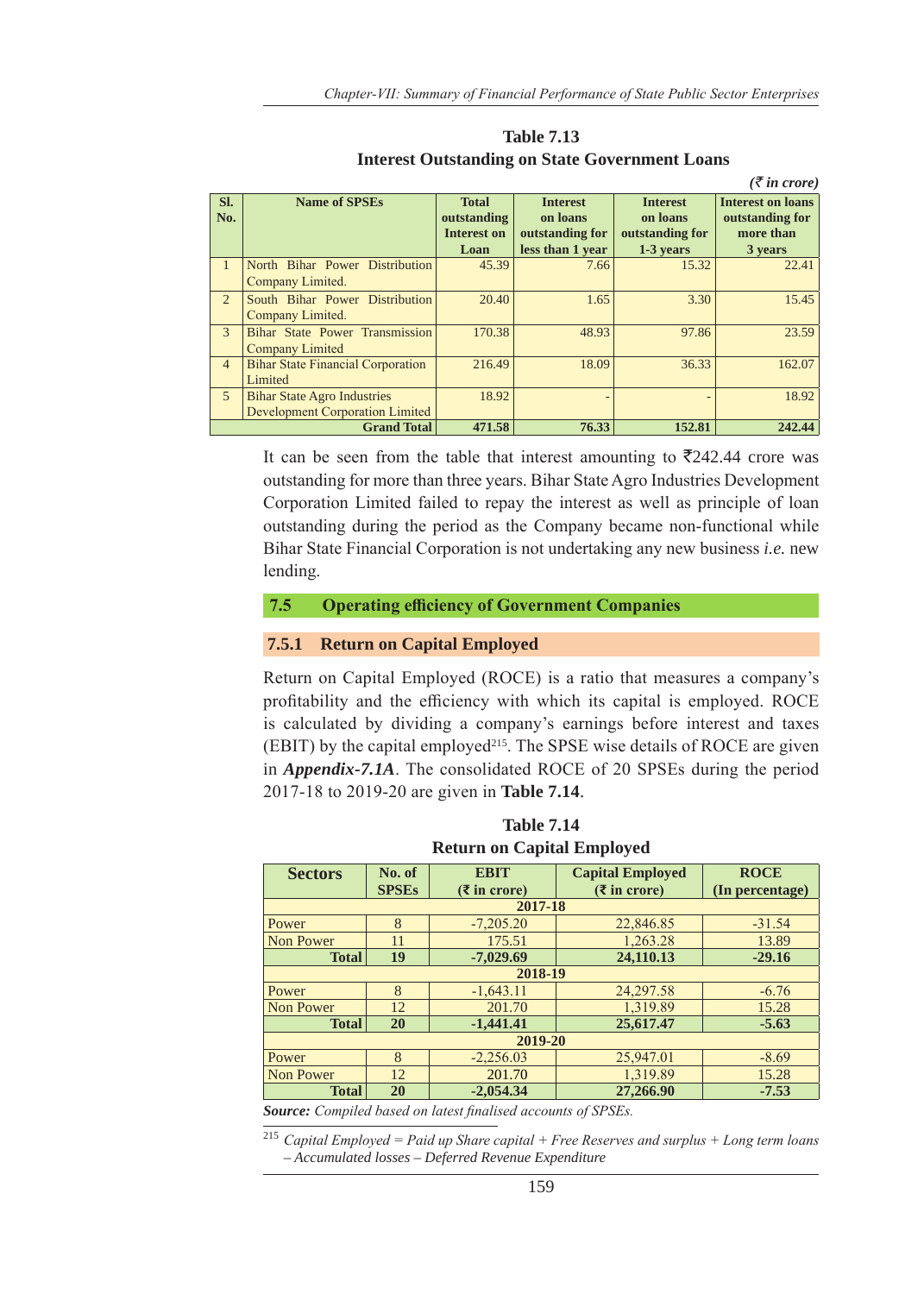It was observed that ROCE of 20 Government companies and corporations was lower during the year 2019-20 in comparison to that for the year 2018-19 mainly because of decrease in ROCE of power companies.

# **7.5.2 Rate of Real Return on Government Investment (RORR)**

In view of the significant investment by Government of Bihar in 20 companies, return on such investment is essential from the perspective of State Government. Traditional calculation of return based only on historical cost of investment may not be a correct indicator of the adequacy of the return on the investment since such calculations ignore the present value of money. Therefore, the return on investment has been calculated after considering the Present Value (PV) of money to arrive at the real return on investment made by GoB. PV of the State Government investment was computed where funds had been infused by the State Government in the shape of equity, interest free/defaulted long term loans and Capital grants from 2014-15 in these SPSEs till 31 March 2020.

The PV of the State Government investment in 20 SPSEs was computed on the basis of following assumptions:

- Interest free/defaulted long term loans and Capital Grants have been considered as investment infusion by the State Government. Further, in those cases where interest free loans given to the SPSEs were later converted into equity, the amount of loan converted into equity has been deducted from the amount of interest free loans and added to the equity of that year. The funds made available in the form of revenue grants and subsidies have not been reckoned as investment.
- The average rate of interest on government borrowings for the concerned financial year was adopted as discount rate for arriving at Present Value since they represent the cost incurred by the government towards investment of funds for the year.

The position of State Government investment in 20 companies in the form of equity, interest free/defaulted loans and capital grants since inception of these companies till 31 March 2020 and the consolidated position of the PV of the State Government investment relating to these SPSEs for the same period is indicated in **Table 7.15**: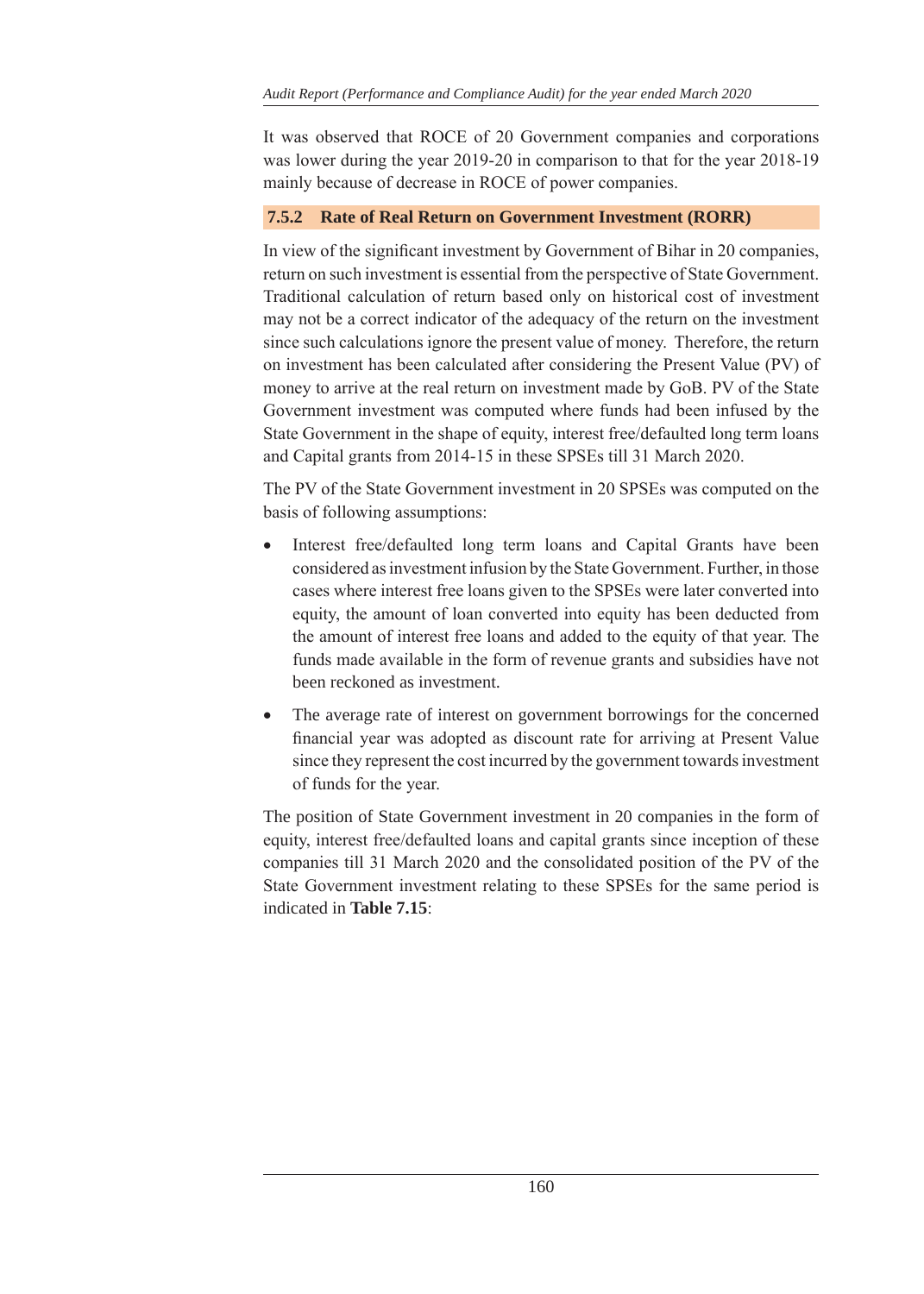| <b>Table 7.15</b>                                                   |
|---------------------------------------------------------------------|
| Year wise details of investment by the State Government and RORR of |
| Government funds from 2014-15 to 2019-20                            |

|                          |                                                                                                |                                                                              |                                                                                                                                |                                                  |                                                                                |                                                         |                                                                             |                                                                                     |                                                   | $($ ₹ in crore)                  |
|--------------------------|------------------------------------------------------------------------------------------------|------------------------------------------------------------------------------|--------------------------------------------------------------------------------------------------------------------------------|--------------------------------------------------|--------------------------------------------------------------------------------|---------------------------------------------------------|-----------------------------------------------------------------------------|-------------------------------------------------------------------------------------|---------------------------------------------------|----------------------------------|
| <b>Financial</b><br>year | <b>Present</b><br>value<br>of total<br><i>investment</i><br>at the<br>beginning of<br>the year | <b>Equity</b><br>infused by<br>the State<br>Government<br>during the<br>year | Interest free/<br>defaulted<br><b>Loans</b> and<br>capital grants<br>given by<br>the State<br>Government<br>during the<br>year | <b>Total</b><br>investment<br>during the<br>year | <b>Average rate</b><br>of interest on<br>Government<br>borrowings<br>$(in \%)$ | <b>Total</b><br>investment<br>at the end<br>of the year | <b>Present</b><br>value of total<br>investment<br>at the end of<br>the year | <b>Minimum</b><br>expected<br>return to<br>recover cost<br>of funds for<br>the year | <b>Total</b><br><b>Earning</b><br>for the<br>year | <b>RORR</b> in<br><b>Percent</b> |
| $\mathbf{i}$             | ii                                                                                             | iii                                                                          | iv                                                                                                                             | $v = i i i + i v$                                | vi                                                                             | $vii = ii+v$                                            | $viii = \{vii \times$<br>$(100+$<br>vi)/100                                 | $ix =$<br>$\{vii\times vi)/100\}$                                                   | $\mathbf{X}$                                      | $xi =$<br>$x \times 100$ /viii   |
| $Up$ to<br>2014-15       | 0.00                                                                                           | 9,031.04                                                                     | 6,243.75                                                                                                                       | 15,274.79                                        | 6.59                                                                           | 15,274.79                                               | 16,281.40                                                                   | 1,006.61                                                                            | $-773.15$                                         | $-4.75$                          |
| 2015-16                  | 16,281.40                                                                                      | 6,931.91                                                                     | 1,423.49                                                                                                                       | 8,355.40                                         | 6.58                                                                           | 24,636.80                                               | 26,257.90                                                                   | 1,621.10                                                                            | $-826.30$                                         | $-3.15$                          |
| 2016-17                  | 26,257.90                                                                                      | 5,291.39                                                                     | 5,212.82                                                                                                                       | 10,504.21                                        | 6.42                                                                           | 36,762.11                                               | 39,122.24                                                                   | 2,360.13                                                                            | $-1,216.53$                                       | $-3.11$                          |
| 2017-18                  | 39,122.24                                                                                      | 8,970.73                                                                     | 222.89                                                                                                                         | 9,193.62                                         | 6.13                                                                           | 48,315.86                                               | 51,277.62                                                                   | 2,961.76                                                                            | $-7,718.69$                                       | $-15.05$                         |
| 2018-19                  | 51,277.62                                                                                      | 5,044.86                                                                     | 3,477.65                                                                                                                       | 8,522.51                                         | 6.18                                                                           | 59,800.13                                               | 63,495.78                                                                   | 3,695.65                                                                            | $-2,403.11$                                       | $-3.78$                          |
| 2019-20                  | 63,495.78                                                                                      | 3,079.20                                                                     | 1,966.80                                                                                                                       | 5,046.00                                         | 5.68                                                                           | 68,541.78                                               | 72,434.95                                                                   | 3,893.17                                                                            | $-2,579.24$                                       | $-3.56$                          |
| <b>Total</b>             |                                                                                                | 38, 349. 13                                                                  | 18,547.40                                                                                                                      | 56,896.53                                        |                                                                                |                                                         |                                                                             |                                                                                     |                                                   |                                  |

The balance of investment of the State Government in these 20 companies at the end of the year increased to  $\overline{5}56,896.53$  crore in 2019-20 from  $\overline{5}15,274.79$ crore in 2014-15 as the State Government made further investments in shape of equity ( $\overline{(}29,318.09)$  crore), and capital grants ( $\overline{(}12,303.65)$  crore). The PV of investments of the State Government up to 31 March 2020 worked out to ₹72,434.95 crore.

It could be seen that total earnings and RORR of these SPSEs remained negative during 2014-15 to 2019-20 due to losses of power companies which indicates that instead of generating returns on the invested funds to recover the cost of funds to the Government, they have accumulated huge losses over the years making them commercially unviable.

### **7.5.3 Return on Investment in SPSEs (ROI)**

Return on Investment  $(RO I)^{216}$  is a measure of financial performance of companies calculated by dividing net income by total investment. Sector wise ROI of SPSEs covered in this report for three years ended 31 March 2020 is depicted in **Table 7.16**.

| <b>Table 7.16</b>                       |  |
|-----------------------------------------|--|
| <b>Sector wise Return on Investment</b> |  |

| <b>Sector</b> | 2017-18  | 2018-19 | 2019-20 |
|---------------|----------|---------|---------|
| Power         | $-19.06$ | $-4.08$ | $-4.97$ |
| Non-Power     | 9.09     | 10.12   | 10.12   |
| Total         | $-9.97$  | $-3.41$ | $-4.34$ |

*Source: Compiled based on latest finalised accounts of SPSEs.*

<sup>216</sup> *Return on Investment = (Net Profit before Interest, Tax and preference Dividend/Equity)×100/ Investment where Investment = Paid up Capital + Free Reserves +Long term loan.*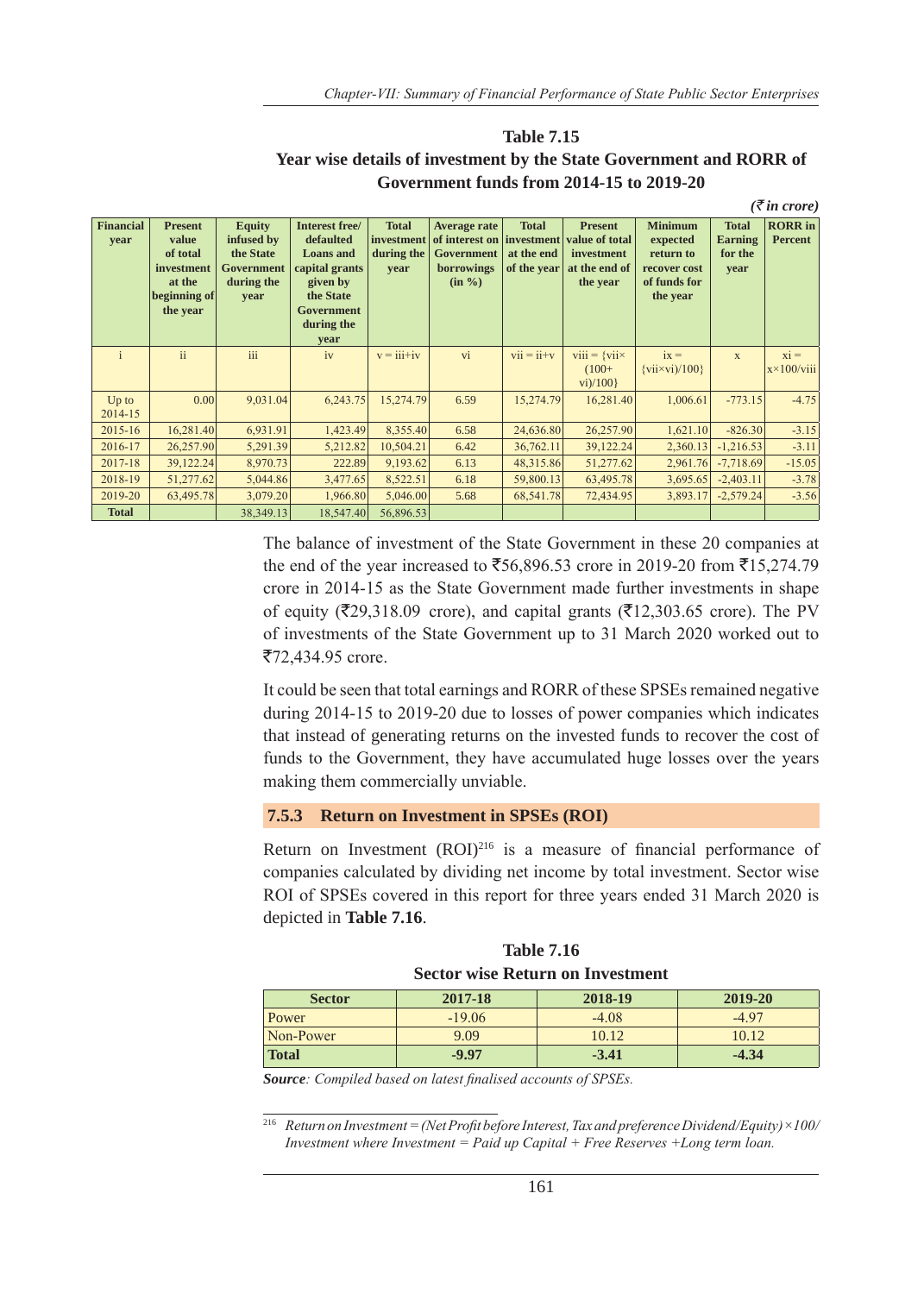It can be seen from the table that ROI of 20 Government companies and corporations was lower during the year 2019-20 in comparison to that for the year 2018-19 mainly because of decrease in ROI of power companies.

## **7.5.4 Return on Equity of SPSEs (ROE)**

Return on equity  $(ROE)^{217}$  is a measure of financial performance of companies calculated by dividing net income by shareholders' equity. Sector wise ROE of SPSEs for three years ended 31 March 2020 is depicted in **Table 7.17**.

**Table 7.17**

| <b>Sector wise Return on Equity</b>            |          |          |          |  |  |  |
|------------------------------------------------|----------|----------|----------|--|--|--|
| 2019-20<br>2017-18<br>2018-19<br><b>Sector</b> |          |          |          |  |  |  |
| Power                                          | $-50.18$ | $-12.85$ | $-13.66$ |  |  |  |
| Non Power                                      | 9.93     | 12.51    | 12.51    |  |  |  |
| <b>Total</b>                                   | $-46.55$ | $-11.55$ | $-12.33$ |  |  |  |

*Source: Compiled based on latest finalised accounts of SPSEs.*

It can be seen from the table that ROE of 20 Government companies and corporations was lower during the year 2019-20 in comparison to that for the year 2018-19 due to decrease in ROE of power companies.

### **7.6 SPSEs incurring losses and erosion of capital**

#### **7.6.1 Losses incurred by SPSEs**

There were six SPSEs that incurred losses during the year 2017-18 to 2019-20 as given in **Table 7.18**:

|                               | Tumber of St Ses that incurred tosses during $2017$ -10 to $2017$ -20 |                             |                    |                               |  |  |
|-------------------------------|-----------------------------------------------------------------------|-----------------------------|--------------------|-------------------------------|--|--|
|                               |                                                                       |                             |                    | $(\overline{\zeta}$ in crore) |  |  |
| Year                          | <b>No of SPSEs</b>                                                    | Net loss for the            | <b>Accumulated</b> | Net Worth <sup>218</sup>      |  |  |
|                               | incurred loss                                                         | year                        | <b>Losses</b>      |                               |  |  |
| <b>Statutory Corporations</b> |                                                                       |                             |                    |                               |  |  |
| 2017-18                       |                                                                       | 45.99                       | 498.40             | $-410.51$                     |  |  |
| 2018-19                       |                                                                       | 13.45                       | 511.85             | $-423.96$                     |  |  |
| 2019-20                       |                                                                       | 13.45                       | 511.85             | $-423.96$                     |  |  |
|                               |                                                                       | <b>Government Companies</b> |                    |                               |  |  |
| 2017-18                       | 5                                                                     | 8,106.51                    | 14,792.71          | 8,814.09                      |  |  |
| 2018-19                       | 5                                                                     | 2,711.59                    | 16,115.17          | 10,118.14                     |  |  |
| 2019-20                       | 5                                                                     | 3,207.39                    | 19,619.86          | 9,122.64                      |  |  |
| <b>Total</b>                  |                                                                       |                             |                    |                               |  |  |
| 2017-18                       | 6                                                                     | 8,152.50                    | 15,291.11          | 8,403.58                      |  |  |
| 2018-19                       | 6                                                                     | 2,725.04                    | 16,627.02          | 9,694.18                      |  |  |
| 2019-20                       | 6                                                                     | 3,220.84                    | 20,131.71          | 8,698.68                      |  |  |

**Table 7.18 Number of SPSEs that incurred losses during 2017-18 to 2019-20**

*Source: Compiled based on latest finalised accounts of SPSEs.*

<sup>217</sup> *Return on Equity = (Net Profit after Tax and preference Dividend/Equity)* × 100 where Equity *= Paid up Capital + Free Reserves – Accumulated Loss – Deferred Revenue Expenditure*

<sup>218</sup> *Net worth means the sum total of the paid-up share capital and free reserves and surplus less accumulated loss and deferred revenue expenditure. Free reserves mean all reserves created out of profits and share premium account but do not include reserves created out of revaluation of assets and write back of depreciation provision.*